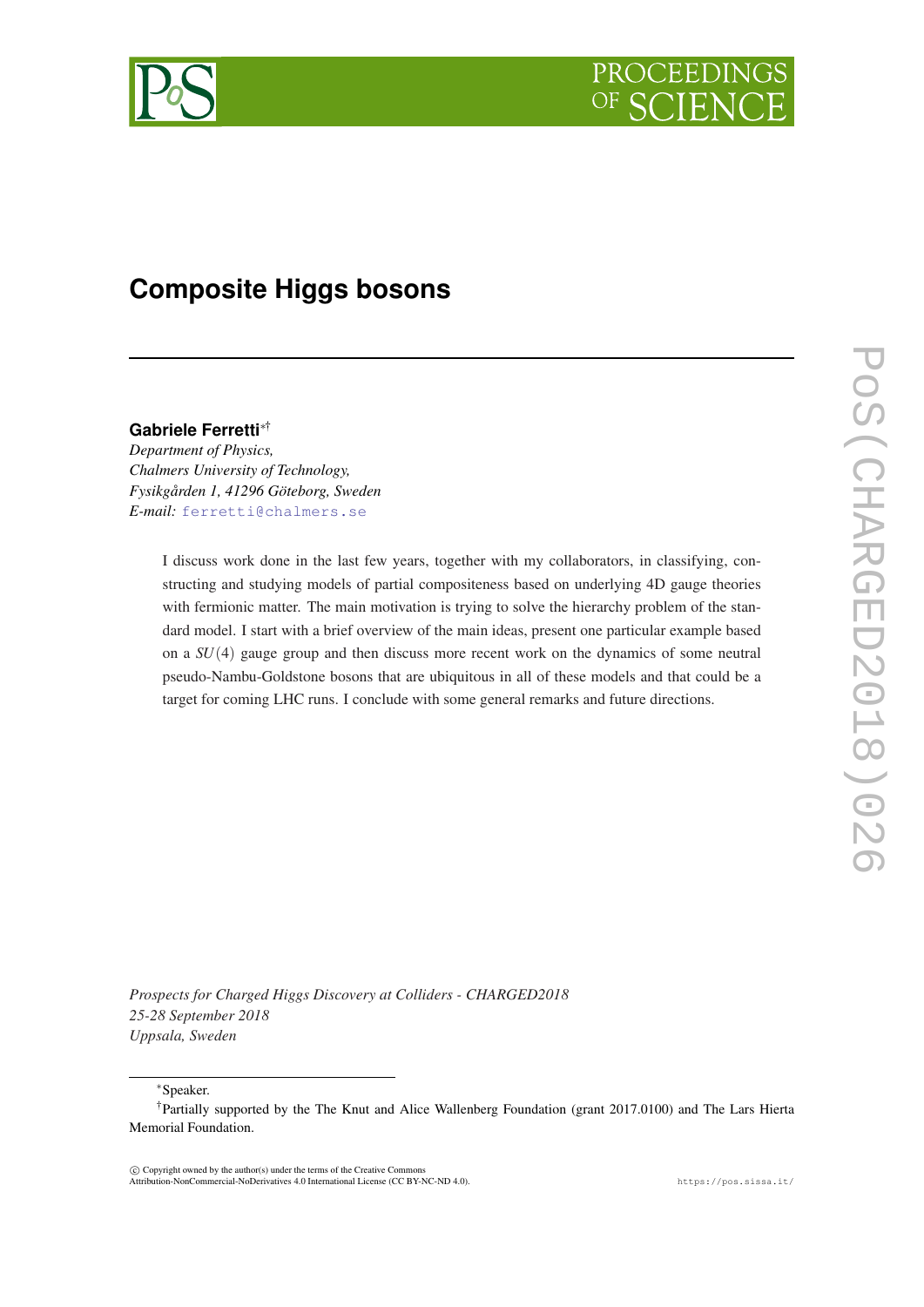## 1. Overview

One of the few dynamical principles available to explain the lightness of the Higgs boson is spontaneous symmetry breaking, in which the Higgs arises as a (pseudo)-Nambu-Goldstone boson (pNGB). This approach was pioneered by Kaplan and Georgi in [\[1\]](#page-6-0) and avoids the most glaring problems of technicolor by decoupling the EW scale from the confining scale.

The approach uses the fact that a true NGB field is invariant under shift symmetry and thus cannot develop a potential. This symmetry is only approximate for the Higgs field because it is explicitly broken by the coupling to the SM. A small potential, giving rise to the Higgs vev and mass, is thus induced.

From the work of Callan, Coleman, Wess and Zumino [[2](#page-6-0), [3\]](#page-6-0), we know how to parameterize the most general Effective Field Theory (EFT) describing this phenomenon. Given a global symmetry *G* broken to a subgroup *H* one can systematically construct the pNGB lagrangian where *G* is realized non-linearly and then use spurions to describe the couplings to the SM.

The simplest mode [[4\]](#page-6-0) giving rise to (only) the Higgs doublet and preserving custodial symmetry is based on  $G/H = SO(5)/SO(4)$  and the vast majority of the literature on the subject focuses on this case. It is important to keep in mind, however, that *all* other cosets necessarily give rise to additional pNGBs.

In fact, if one tries to realize this mechanism with a strongly coupled 4D gauge theory (hypercolor group *G*<sub>HC</sub>) with massless fermions, the three "basic" cosets are: (using Weyl notation)

| $4(\psi_{\alpha}, \tilde{\psi}_{\alpha})$ Complex | $SU(4) \times SU(4)^\prime / SU(4)_D$ |
|---------------------------------------------------|---------------------------------------|
| 4 $\psi_{\alpha}$ Pseudoreal                      | $SU(4)/Sp(4) \equiv SO(6)/SO(5)$      |
| 5 $\psi_{\alpha}$ Real                            | SU(5)/SO(5)                           |

with a pNGB content under  $SU(2)_L \times SU(2)_R$ : (the Higgs field being the bi-doublet)

- Ad of  $SU(4)_D \rightarrow (3,1) + (1,3) + 2 \times (2,2) + (1,1)$
- A<sub>2</sub> of  $Sp(4) \to (2,2) + (1,1)$
- S<sub>2</sub> of  $SO(5) \rightarrow (3,3) + (2,2) + (1,1)$

This well know fact, by itself, gives little information of the possible choice of hypercolor group and representation. However, if we make the further assumption of partial compositeness [[5](#page-6-0)], namely that the mass of the top quark is generated by the mixing with a Vector-Like Quark (VLQ), we can try realizing such VLQs also as a fermionic bound state of the above gauge theory. This requires the introduction of an additional set of fermions since the VLQ must carry color as well as EW quantum numbers. Denoting the new fermionic d.o.f. by  $\chi$ , the bound states can be schematically of type  $\psi \chi \psi$  or  $\chi \psi \chi$ , (see [\[6\]](#page-6-0) for details and [[7](#page-6-0)] for an early model).

This requirement puts more constraints on the gauge and matter content of the theory and, with some additional assumptions, one can narrow it down to a handful of models [[8](#page-6-0), [9\]](#page-6-0). The interest of these models resides mainly in the fact that many of the couplings of the effective field theory are computable from the underlying UV theory.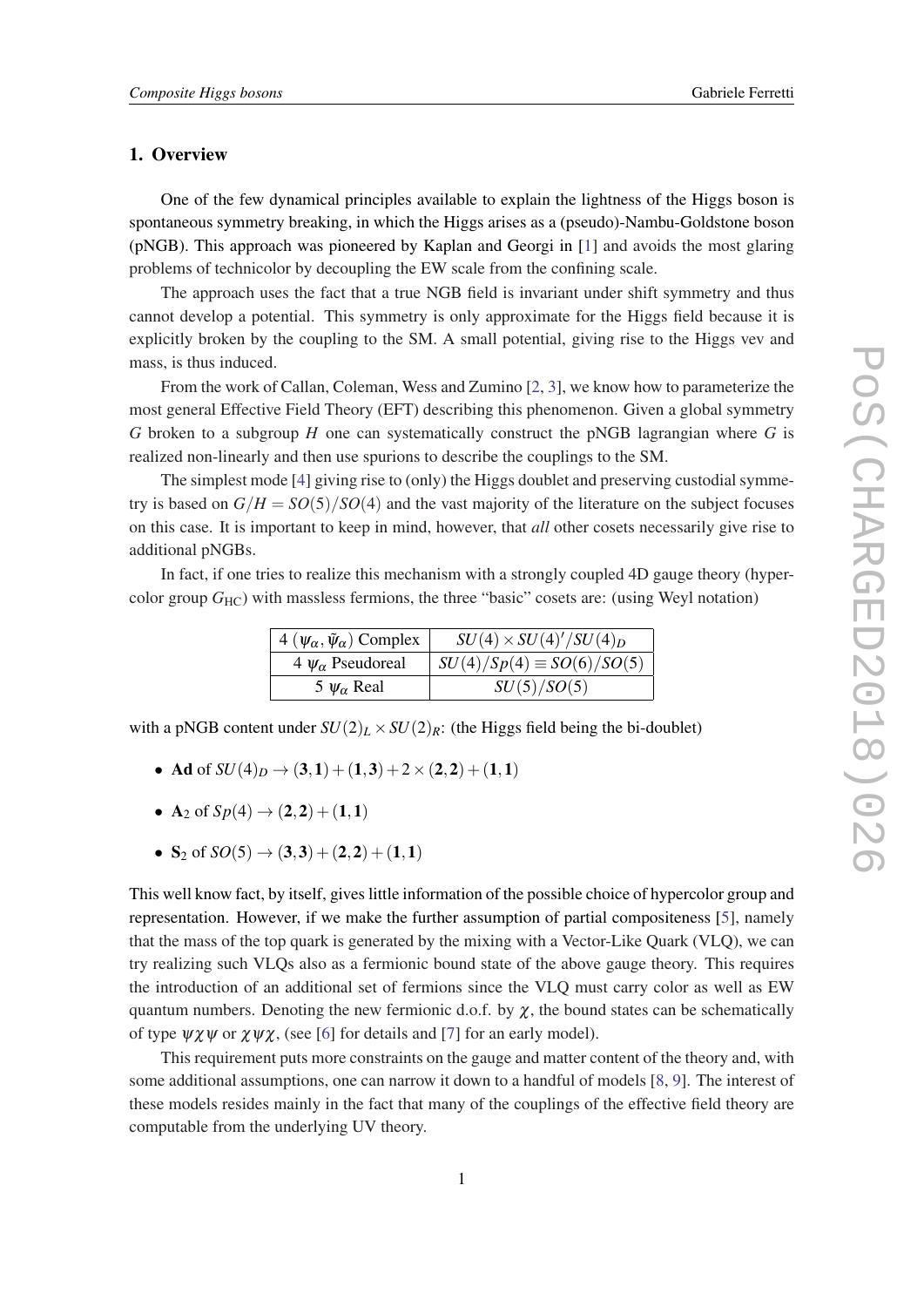<span id="page-2-0"></span>

Figure 1: pNGB mass spectrum for neutral (left), charged (middle) and doubly charged (right) pNGBs for a particular choice of spurions [[8\]](#page-6-0), as one low energy coefficient (LEC) in the potential is varied, keeping  $m_h$  = 125 GeV and  $v = 246$  GeV. Of course, such LEC is fixed by the strong dynamics and can in principle be computed on the lattice. Picture taken from [[8\]](#page-6-0).



Figure 2: Double and single production modes of the charged pNGBs. The vertices in blue are the usual renormalizable EW couplings, the ones in red are the anomalous ones, suppressed by the pNGB decay constant. Picture taken from [[8\]](#page-6-0).

## 2. Example with *SU*(4) gauge group.

As a concrete example, I present the model [[10\]](#page-6-0) based on a Hypercolor group  $G_{HC} = SU(4)$ with matter content  $5\times \psi \in 6$  (a real representation) and  $3\times (\chi,\tilde{\chi}) \in (4,\bar{4})$  (a complex representation).

The fermions  $\psi$  are charged under the EW symmetry and their condensate generates the coset: *SU*(5)/*SO*(5) à la [[11\]](#page-6-0), but in this case with misalignment driven by the top quark and not by an additional  $U(1)$  gauge group. The fermions  $\chi$  carry ordinary color and their condensate gives rise to a color octet pNGB. In this model the VLQs arise as  $\chi \psi \chi$  and  $\tilde{\chi} \psi \tilde{\chi}$  composite objects.

In the spectrum of Fig. 1, derived in [\[8\]](#page-6-0) for a particular choice of spurions, one recognizes the custodial 5 (neutral, charged and doubly-charged bosons degenerate in mass) and the custodial 3 (degenerate neutral and charged) pNGBs.

The pair production of the charged members of the multiplet is almost model independent and mass limits have been recently set by ATLAS [\[12](#page-6-0)] to roughly 200 GeV. The single production occurs through the anomalous coupling with the EW gauge bosons and its cross section is quite suppressed. The anomaly also drives the decay of these pNGBs. Note that in the current model we would expect  $BR(H^{\pm \pm} \to W^{\pm} W^{\pm}) \approx 100\%$ .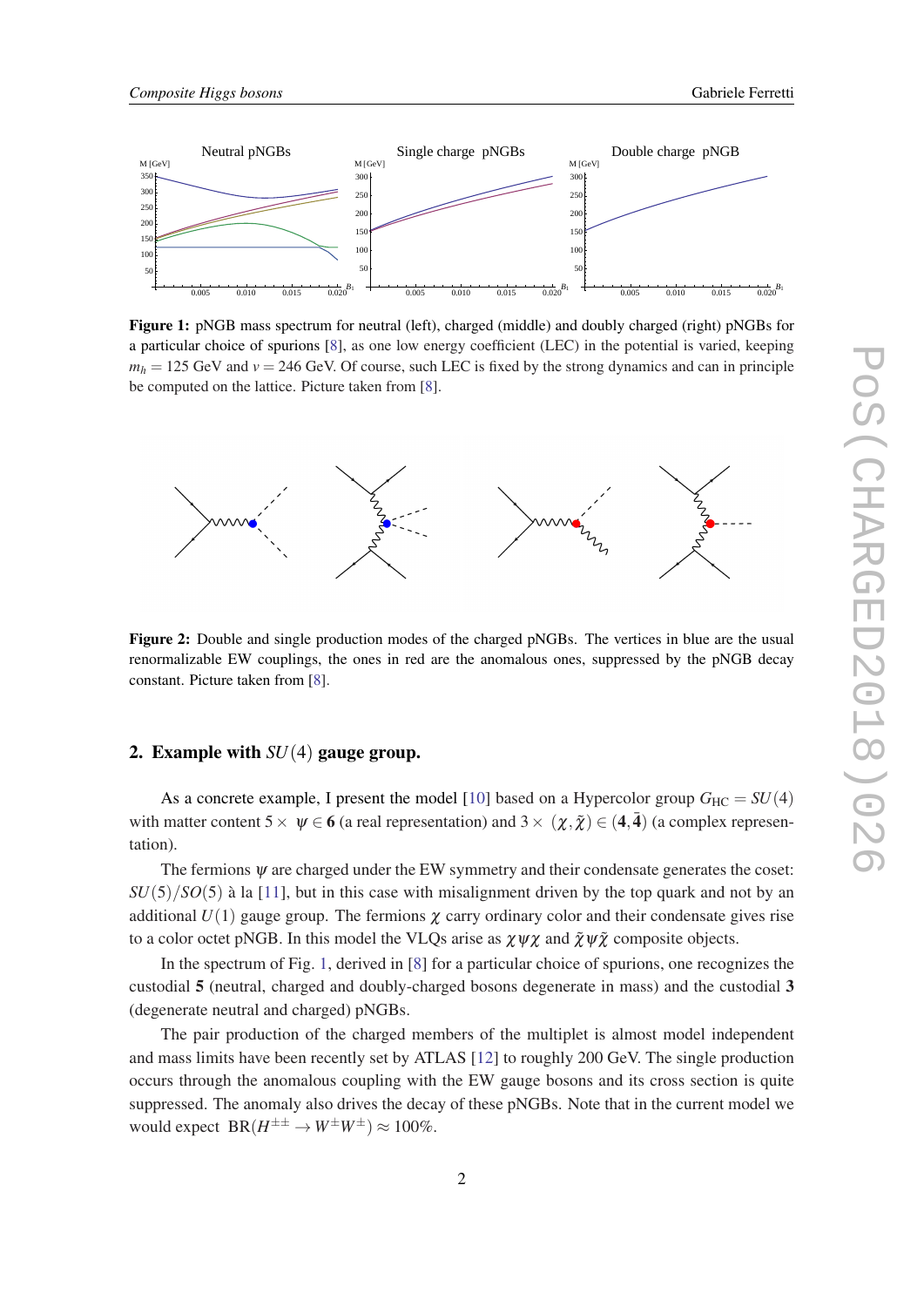# 3. Additional pNGBs

Given the low production cross sections of the charged bosons of the previous section, at LHC we might have a better shot looking at those pNGBs that couple to gluons.

There are color-carrying pNGBs arising from the condensation of the (color-carrying) fermionic fields  $\chi$ . These are interesting targets at LHC and their masses are expected to be well above 1 TeV, due to the one loop contribution from the gluon.

Here we focus instead on two additional pseudo-scalars that are neither charged nor colored, but still couple to gluons via an anomalous term and are ubiquitous in these models (not just the  $SU(4)$  model of the previous section): *a* and  $\eta'$ . These pseudo-scalars are related to the two global *U*(1) symmetries rotating all  $\psi \to e^{i\alpha}\psi$  or all  $\chi \to e^{i\beta}\chi$ . Their production cross-section is much larger that the EW pNGBs in Fig. [1](#page-2-0) due to the anomalous coupling to gluons induced by the  $\chi$ s.

The linear combination free of  $U(1)G_{HC}G_{HC}$  anomalies is associated to *a* (light), the orthogonal one to  $\eta'$  (heavy). Importantly, the pNGB *a* could be in the 10-100 GeV range, where exclusions are much weaker. Its production and decay are governed by the anomaly and by the coupling to the heavy SM-fermions

$$
\mathcal{L} = \frac{g_s^2 K_g}{16\pi^2 f_a} aG^A_{\mu\nu}\tilde{G}^{A\mu\nu} + \frac{{g'}^2 K_B}{16\pi^2 f_a} aB_{\mu\nu}\tilde{B}^{\mu\nu} + \frac{g^2 K_W}{16\pi^2 f_a} aW^i_{\mu\nu}\tilde{W}^{i\mu\nu}
$$

$$
+ iC_b \frac{m_b}{f_a} a\bar{b}\gamma^5 b + iC_t \frac{m_t}{f_a} a\bar{t}\gamma^5 t + iC_\tau \frac{m_\tau}{f_a} a\bar{\tau}\gamma^5 \tau. \tag{3.1}
$$

The mass  $m_a$  and the decay constant  $f_a$  are free parameters, but the coefficients  $K_V$  and  $C_f$  are computable from the quantum numbers of the hyperfermions and of the spurions and can be found in [\[13](#page-7-0)]. For instance, assuming  $m_a < 2m_t$  and integrating out the top one finds  $K_g \to K_g^{\text{eff.}} = -4.9$ and  $C_{\tau} = 1.5$  for the *SU*(4) model.

It is important to stress that a pNGB *a* with a mass less then 100 GeV is *not* excluded by LEP since its coupling to the *Z* and *W* are much smaller than those of a Higgs boson of the same mass and thus is not produced by "alp-strahlung" or "vector boson fusion". On the other hand, LHC has a much larger production cross-section via gluon fusion (see Fig. [3\)](#page-4-0).

In [[13\]](#page-7-0) we estimated the reach at LHC and its high luminosity upgrade in the decay channel  $a \to (\tau \to e \nu \bar{\nu}) (\tau \to \mu \nu \bar{\nu})$  after 300 fb<sup>-1</sup> and 3 ab<sup>-1</sup>. This is shown in Fig. [4](#page-4-0) for the *SU*(4) model of Section 3. The opposite-flavor di-lepton channel suffers from the low branching ratio but has the advantage of being clean. Surely the analysis can be improved by also considering the hadronic  $\tau$ decays, where the central issue becomes an adequate estimate of the systematic uncertainty.

To be able to trigger on the signal, we required the *a* boson to be produced boosted by an ISR jet. In this, we were mostly limited by MC statistics and could not exceed  $p_{Tj}^{\min} = 150$  GeV, but we expect that raising the cut would improve the  $S/B$  ratio. For trigger we used the  $p<sub>T</sub>$  of the muon arising from the boosted  $\tau$ , which we set at a minimum value of 50 GeV.

The most crucial kinematic variable in the analysis is the invariant separation ∆*Re*<sup>µ</sup> between the two leptons. (We still keep the isolation requirement between lepton and jet  $\Delta R_{lj} > 0.5$ ). Figure [5](#page-5-0) shows the distribution of this kinematic variable for two values of the mass and the leading backgrounds. One can see that an enhancement of the *S*/*B* ratio can be accomplished by cutting at a maximum of  $\Delta R_{e\mu}^{\text{max}} = 1$  and setting  $\Delta R_{e\mu}^{\text{min}}$  as low as possible. Additional cuts used in the simulation are  $p_{Te} > 10$  GeV and  $m_{e\mu} < 100$  GeV.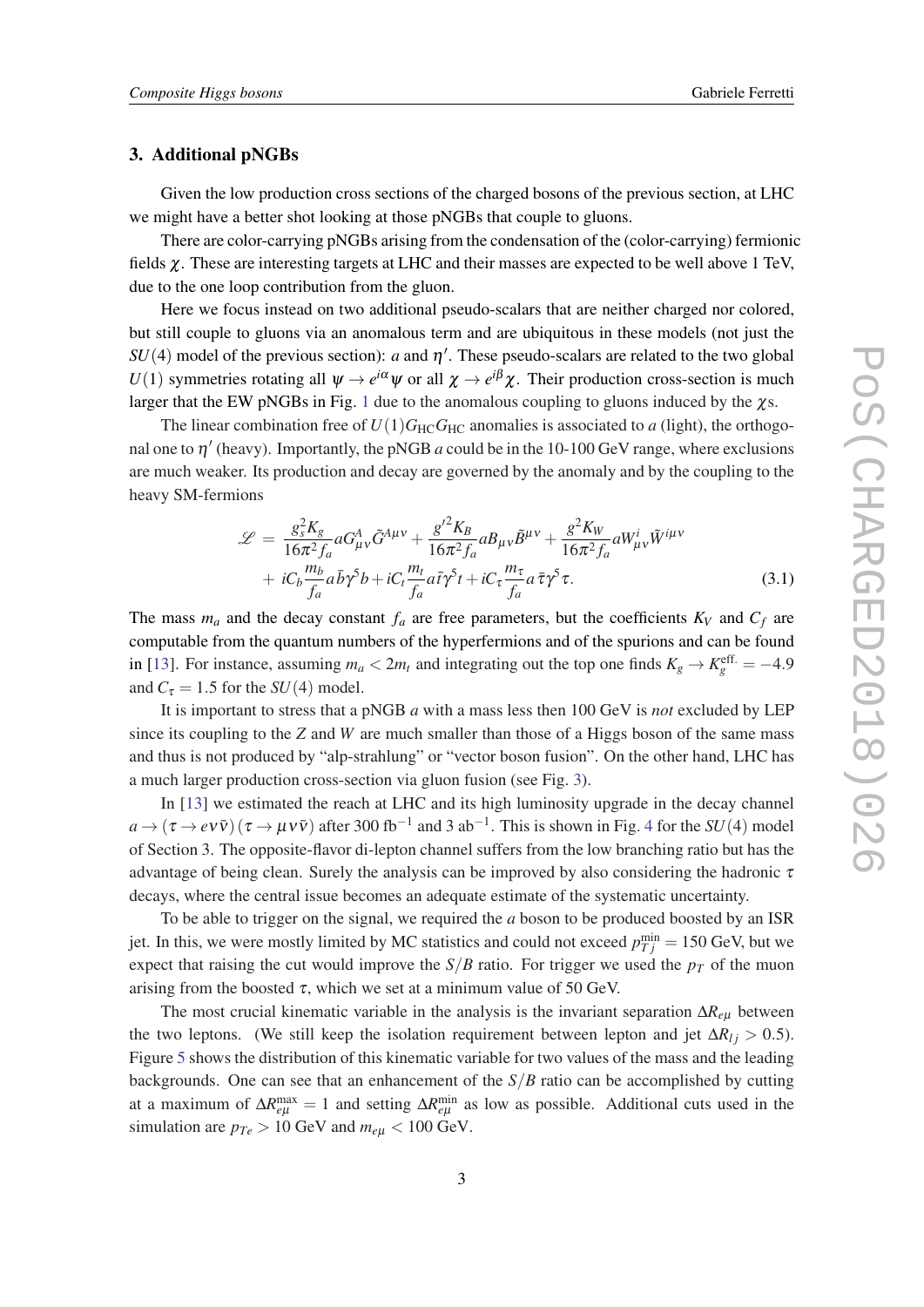<span id="page-4-0"></span>

Figure 3: Gluon fusion production cross section for *a* at LHC. The cross section appropriate for each model is obtained by rescaling by  $K_{\text{eff.}}(\text{TeV}/f)^2$ . Picture taken from [[13\]](#page-7-0).



**Figure 4:** Expected reach for the  $SU(4)$  model in the  $\mu e$  channel from [\[13](#page-7-0)]. We also show in green the reach in the *a*  $\rightarrow \gamma \gamma$  channel after 300 fb<sup>-1</sup> using [[14\]](#page-7-0).

Fig. [6](#page-5-0) (to appear also in the CERN Yellow report on HL/HE LHC), shows the heat map plot of the *current* exclusion bounds for the  $SU(4)$  model. In some cases the heavy  $\eta'$  gives the strongest bound. Many searches from both ATLAS and CMS are used to construct Fig. [6](#page-5-0), too many to be all listed in this short report. Some of the most significant ones are [\[15](#page-7-0), [16](#page-7-0), [17,](#page-7-0) [18](#page-7-0), [19](#page-7-0), [20\]](#page-7-0)

# 4. Conclusions

I would like to summarize the discussion by collecting the main take-home points in bullet form. Some of these points have a broader applicability than the class of models at hand, an indeed they have been discussed in many other places.

• All composite Higgs models other than minimal  $SO(5)/SO(4)$  contain additional pNGBs. In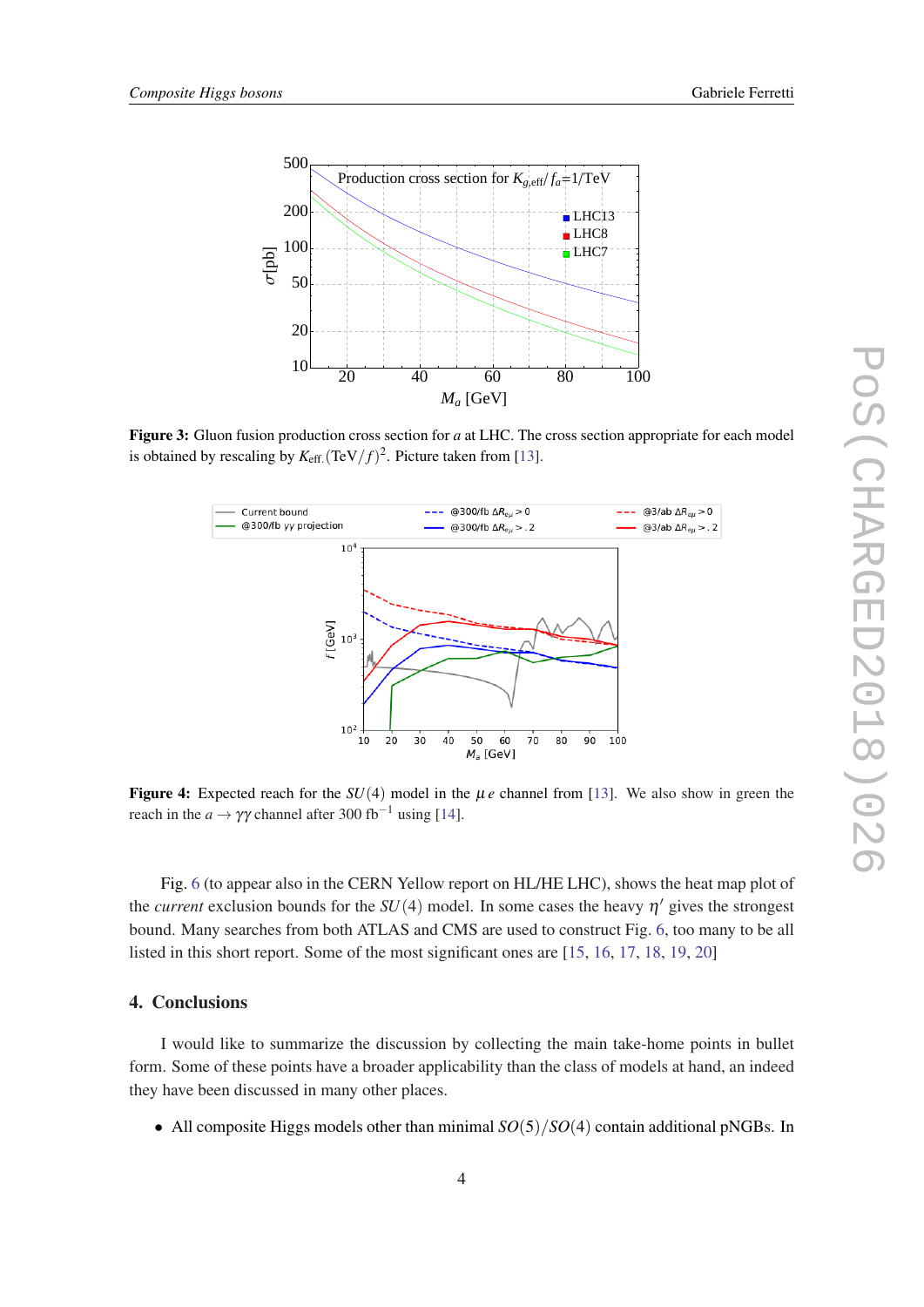<span id="page-5-0"></span>

Figure 5: Angular separation (∆*R*µ*e*) between the electron and the muon from the two decaying taus. We show the distribution for two signal (SG) for *a* mass of 20 GeV and 80 GeV and compare it to the most relevant backgrounds (BG). We see that small separation angles can be a good discriminant particularly for low masses. Picture taken from [\[13](#page-7-0)].



**Figure 6:** Exclusion region in terms of the Higgs decay constant *f* for the  $G_{HC} = SU(4)$  model. The two axis represent the masses of the  $a$  and  $\eta'$  respectively. The white area is not allowed.

particular, in the case of four-dimensional underlying gauge theories, one expects as minimal cosets  $SU(4)/Sp(4)$ ,  $SU(5)/SO(5)$  or  $SU(4) \times SU(4)'/SU(4)_D$  with the pNGB content described in the text.

• Such additional pNGBs are becoming more attractive as a chance of seeing some on-shell new physics at LHC, after many other searches have yielded negative result. This can actually be said about any weakly coupled light degree of freedom and it is one of the main motivations for the upcoming High-Luminosity LHC run, together with more precise SM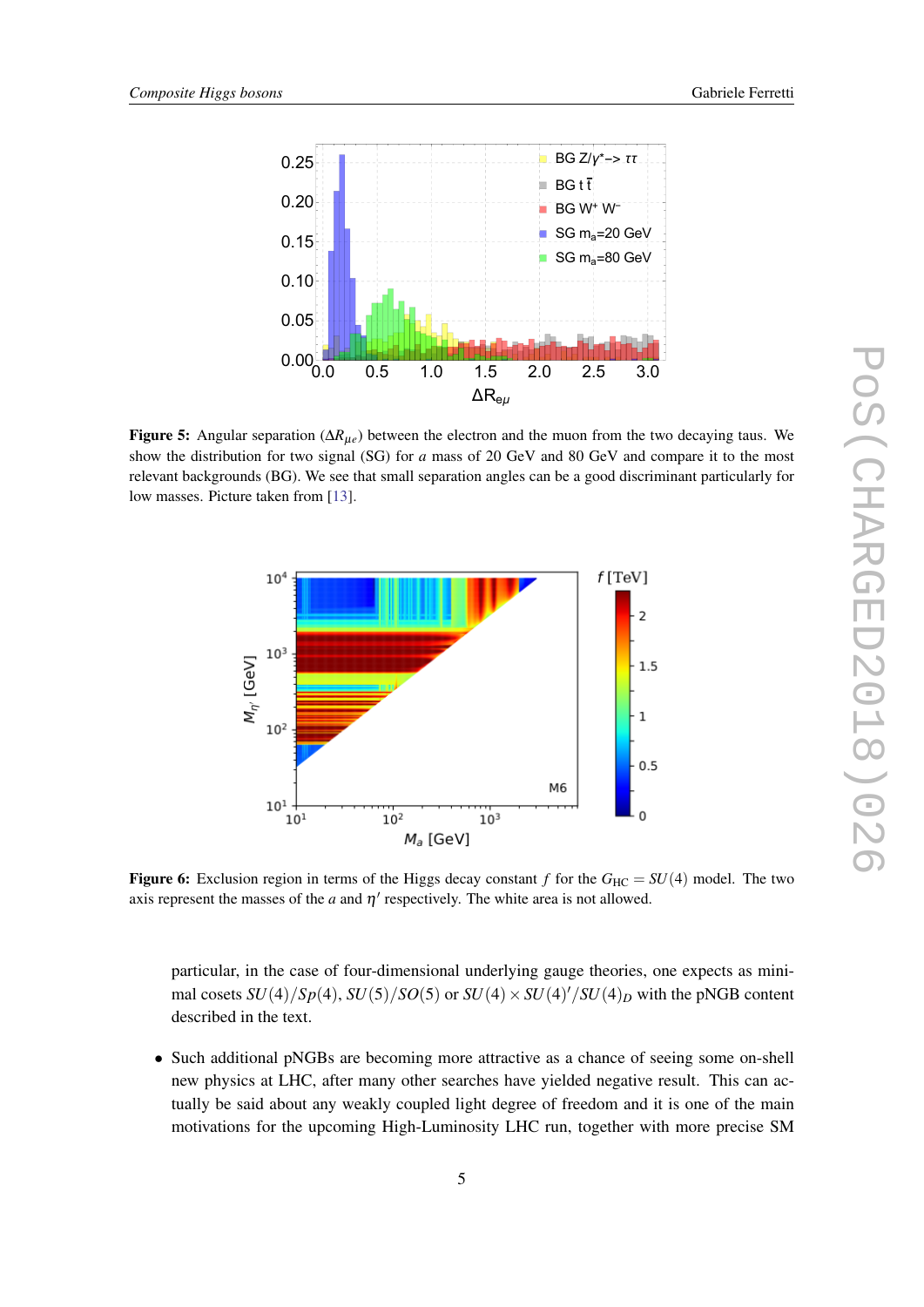<span id="page-6-0"></span>measurements.

• Realizing models of partial compositeness via ordinary 4D gauge theories with fermionic matter provides a concrete realization where some of the LEC can be computed on a lattice. This can be compared to the situation in holography where the Higgs potential was computable perturbatively.

In this contribution I presented the basics of such constructions focusing on one example based on a  $SU(4)$  hypercolor group. The EW pNGB spectrum is that of  $[11]$  with an additional neutral singlet. One interesting aspect of this model is the existence of both single and double charged scalars.

In addition to the EW sector, the *SU*(4) model can be used as a prototype to study the dynamics of other degrees of freedom arising in these constructions. Here I focused on additional neutral pNGBs, ubiquitous in all of these models, arising from the breaking of *U*(1) chiral symmetries. In contrast to the EW pNGBs, these scalars have larger production cross-sections via gluon-fusion and can be probed, e.g. for low masses, in the di-tau channel. I also presented a summary of current bounds and the expected reach at LHC, including the High-Luminosity run.

## Acknowledgments

It's a pleasure to thank my co-authors A. Belyaev, G. Cacciapaglia, H. Cai, T. Flacke, D. Karateev, A. Parolini and H. Serodio for collaborating on various aspects of this investigation.

## References

- [1] D. B. Kaplan and H. Georgi, Phys. Lett. B 136 (1984) 183.
- [2] S. R. Coleman, J. Wess and B. Zumino, Phys. Rev. 177 (1969) 2239.
- [3] C. G. Callan, Jr., S. R. Coleman, J. Wess and B. Zumino, Phys. Rev. 177 (1969) 2247.
- [4] K. Agashe, R. Contino and A. Pomarol, Nucl. Phys. B 719 (2005) 165 doi:10.1016/j.nuclphysb.2005.04.035 [hep-ph/0412089].
- [5] D. B. Kaplan, Nucl. Phys. B 365 (1991) 259.
- [6] G. Ferretti and D. Karateev, JHEP 1403 (2014) 077 doi:10.1007/JHEP03(2014)077 [arXiv:1312.5330 [hep-ph]].
- [7] J. Barnard, T. Gherghetta and T. S. Ray, JHEP 1402 (2014) 002 doi:10.1007/JHEP02(2014)002 [arXiv:1311.6562 [hep-ph]].
- [8] G. Ferretti, JHEP 1606 (2016) 107 doi:10.1007/JHEP06(2016)107 [arXiv:1604.06467 [hep-ph]].
- [9] A. Belyaev, G. Cacciapaglia, H. Cai, G. Ferretti, T. Flacke, A. Parolini and H. Serodio, JHEP 1701 (2017) 094 Erratum: [JHEP 1712 (2017) 088] doi:10.1007/JHEP01(2017)094, 10.1007/JHEP12(2017)088 [arXiv:1610.06591 [hep-ph]].
- [10] G. Ferretti, JHEP 1406 (2014) 142 doi:10.1007/JHEP06(2014)142 [arXiv:1404.7137 [hep-ph]].
- [11] M. J. Dugan, H. Georgi and D. B. Kaplan, Nucl. Phys. B 254 (1985) 299.
- [12] M. Aaboud *et al.* [ATLAS Collaboration], [arXiv:1808.01899 [hep-ex]].